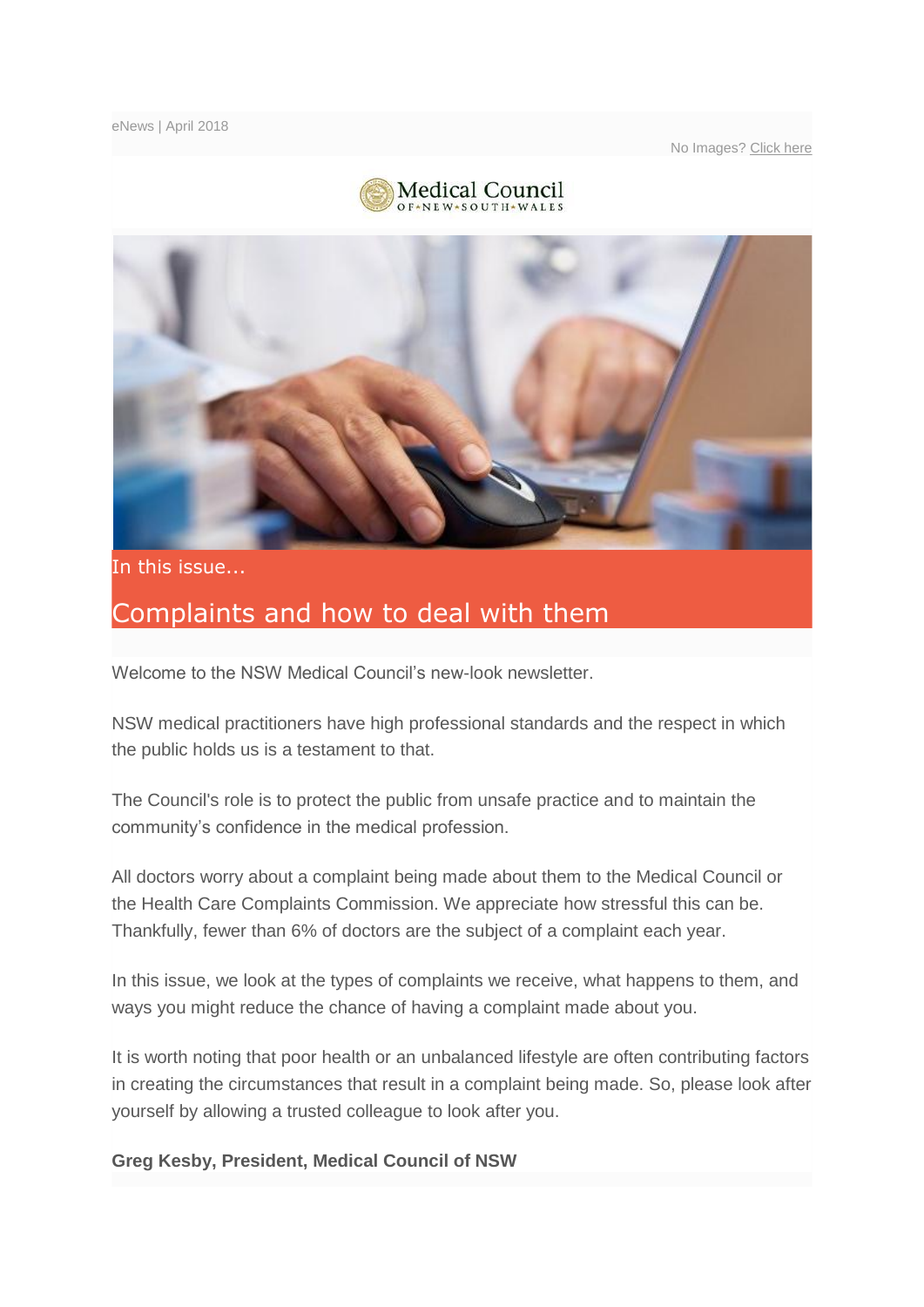Focus on... *COMPLAINTS*

# **Common complaints** about doctors (2016-17)





*Credit: Shutterstock/mstanley*

#### Hot button issues

There are a few topics that we hear about frequently. Here's a few resources to help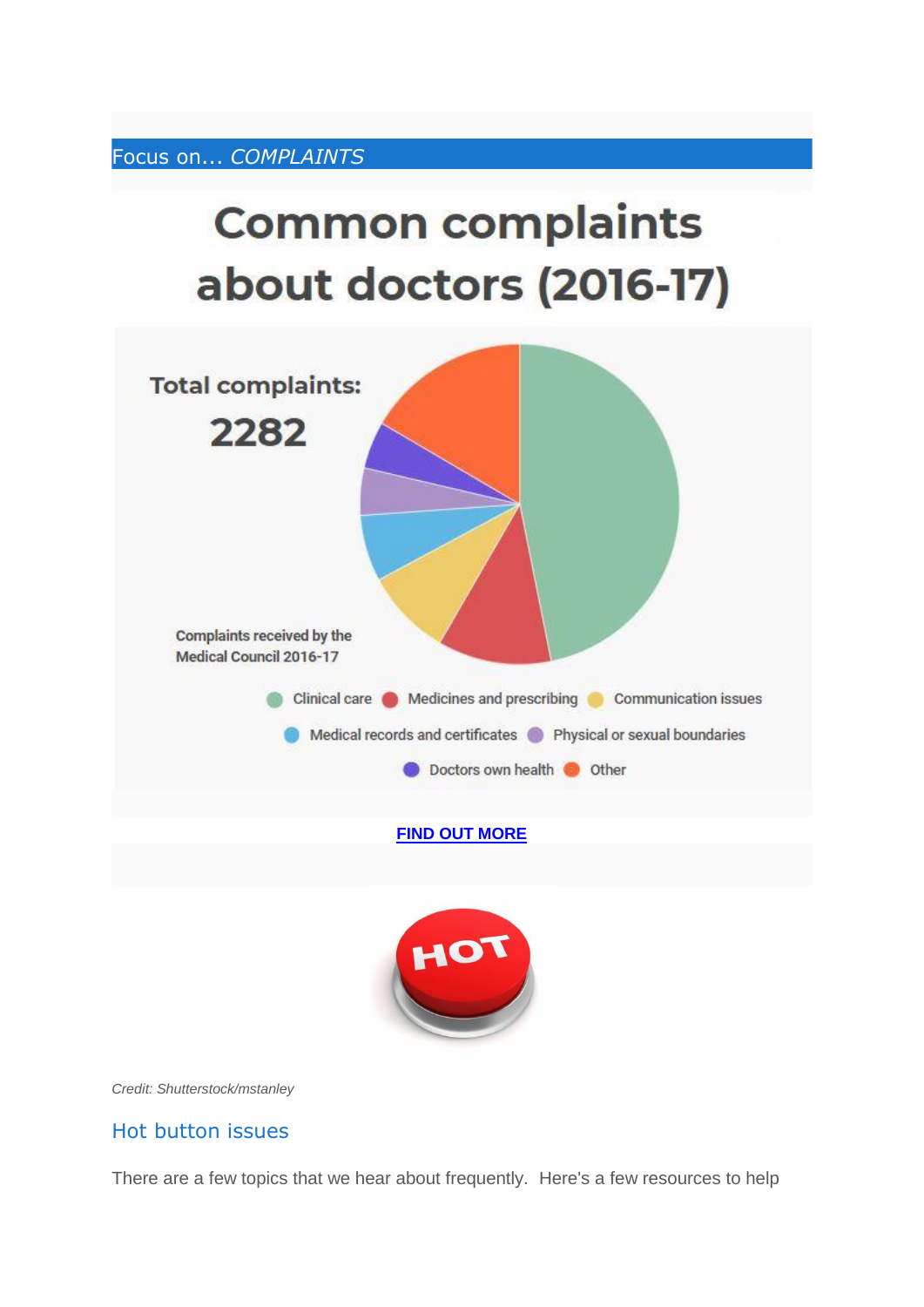you avoid a complaint in those areas:

## **[READ MORE](http://medicalcouncilofnsw.createsend1.com/t/j-l-bitne-l-t/)**



*Credit: Shutterstock/Gustavo Frazao*

## Could saying 'sorry' stop the pain?

Sometimes things go wrong.

Doctors see it every day – a dire outcome to a simple procedure, a misdiagnosis or a delay in treatment. A good doctor who's had a bad day.

Often, a distressed patient may just want an incident to be acknowledged. The way a doctor responds could be the tipping point as to whether or not they lodge a formal complaint requiring a stressful investigation by medical regulators.

There are a few things you should know about saying sorry …

#### **[READ MORE](http://medicalcouncilofnsw.createsend1.com/t/j-l-bitne-l-i/)**

## Top 5 tips if a complaint is made about you

No matter how thorough you are in your medical practice, it's possible that at some point someone will complain about you. If that happens, the Health Care Complaints Commission or NSW Medical Council will contact with you. Don't panic!

#### **Here's five tips for dealing with a complaint:**

- 1. Ring your medical indemnity insurer for support and advice.
- 2. Do not try to contact the complainant once a formal complaint has been made.
- 3. Get help writing your response letter.
- 4. Don't ignore what's happening.
- 5. Seek personal support.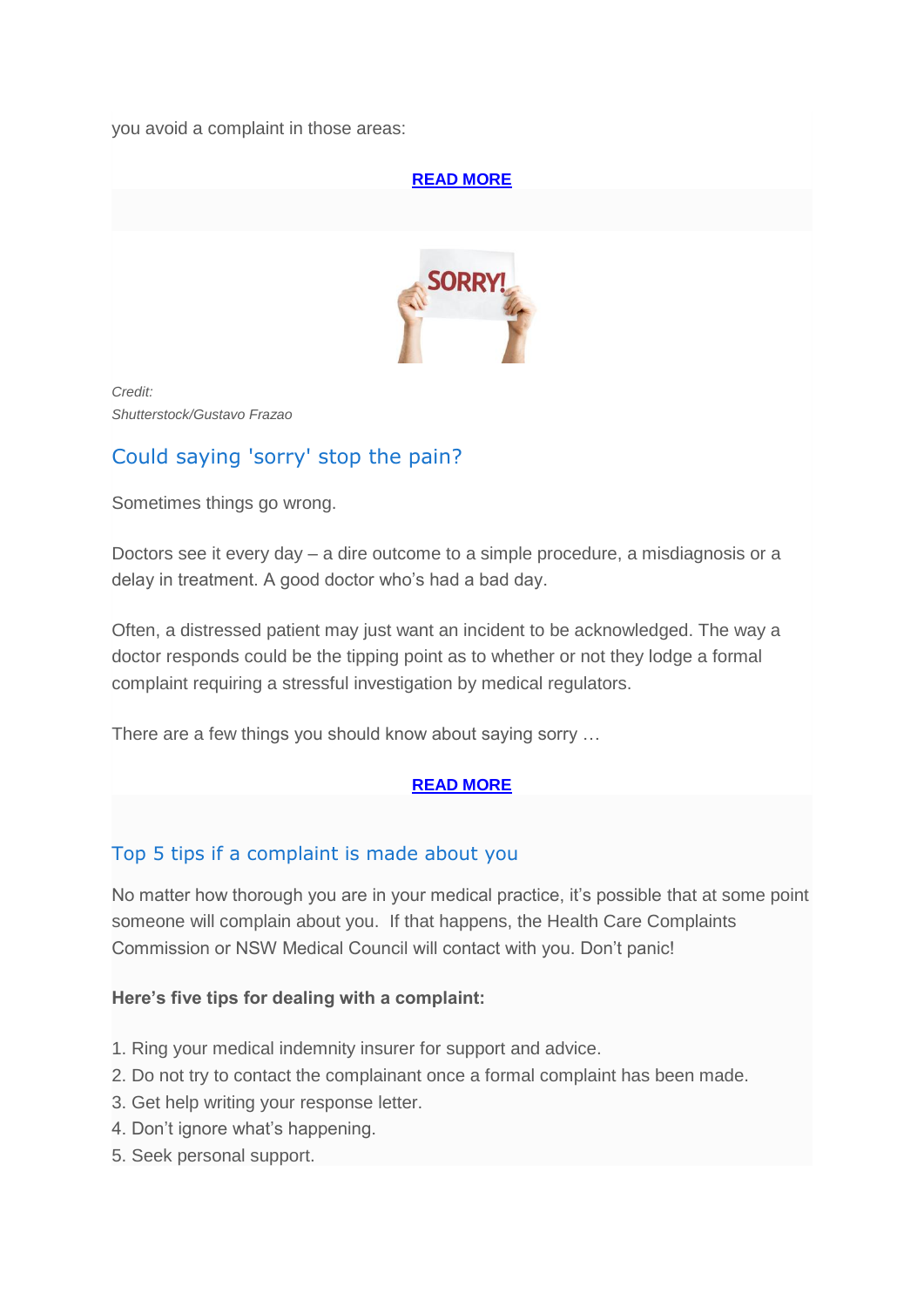#### **[READ MORE ABOUT EACH TIP](http://medicalcouncilofnsw.createsend1.com/t/j-l-bitne-l-d/)**



## FAQs

**Q.** I'm a GP and see hundreds of patients each month. Does that mean there's a high risk someone will complain about me?

**Q.** What happens to most complaints?

#### **[SEE THE ANSWERS](http://medicalcouncilofnsw.createsend1.com/t/j-l-bitne-l-h/)**

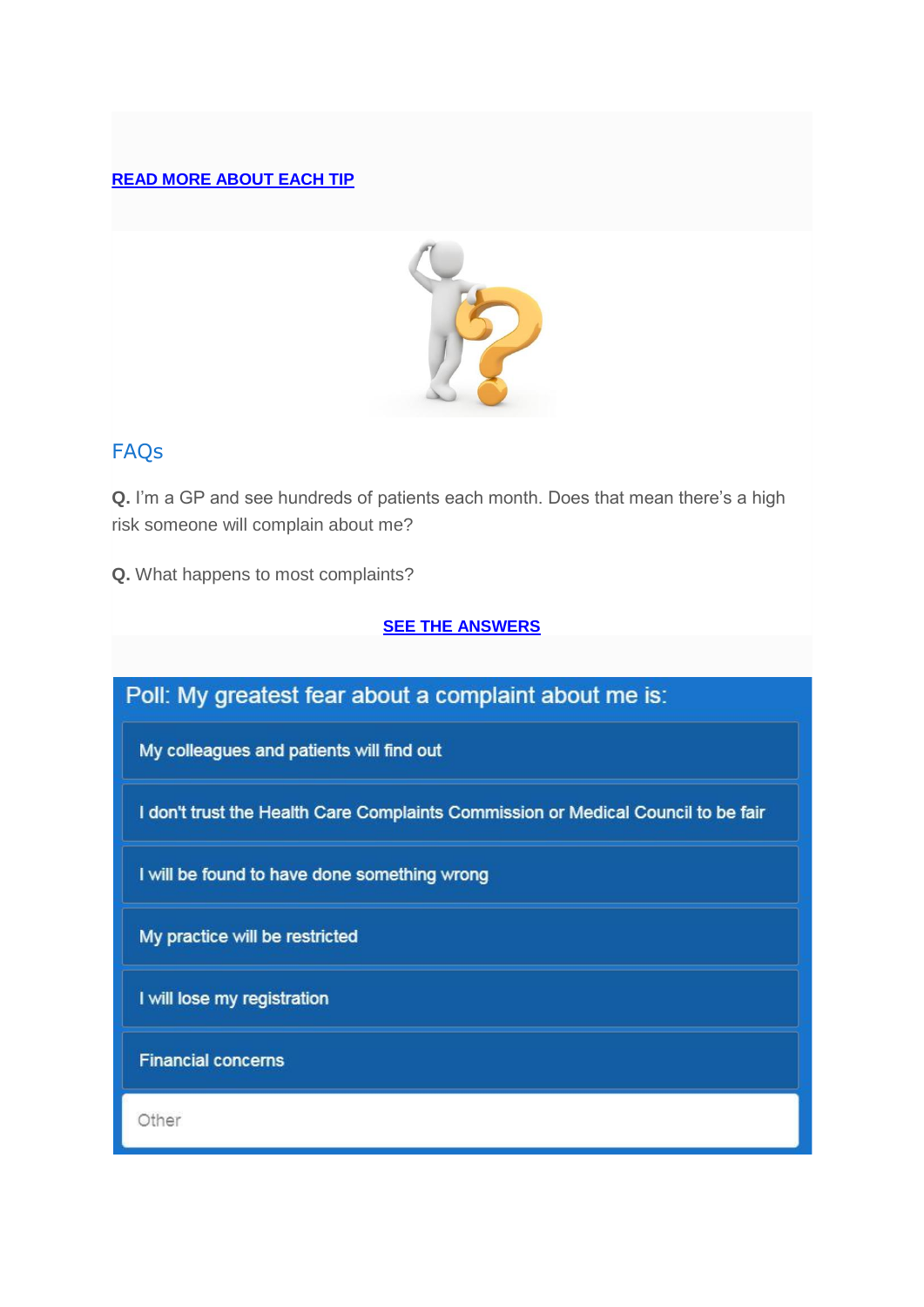*All responses are anonymous. We'll share the results in our next newsletter.*



## Confidence, competence and getting it wrong!

Clinical confidence doesn't just happen! Every doctor faces times when they question their judgement, know they've made a mistake or should have referred a patient much earlier.

This excellent article by Dr Jon Fogarty urges doctors to accept their humanity and acknowledge their failings, without beating themselves up.

#### **[READ MORE](http://medicalcouncilofnsw.createsend1.com/t/j-l-bitne-l-c/)**

## Profile



#### Helping the healers ...

Everyone needs help sometime, and doctors aren't immune!

Health problems, money worries and poor work conditions all create stress that destroys personal well-being and happiness.

Help is available. We talk to *Ms Sarah Foster* and *Prof Garry Walter* from the **Doctors' Health Advisory Service**.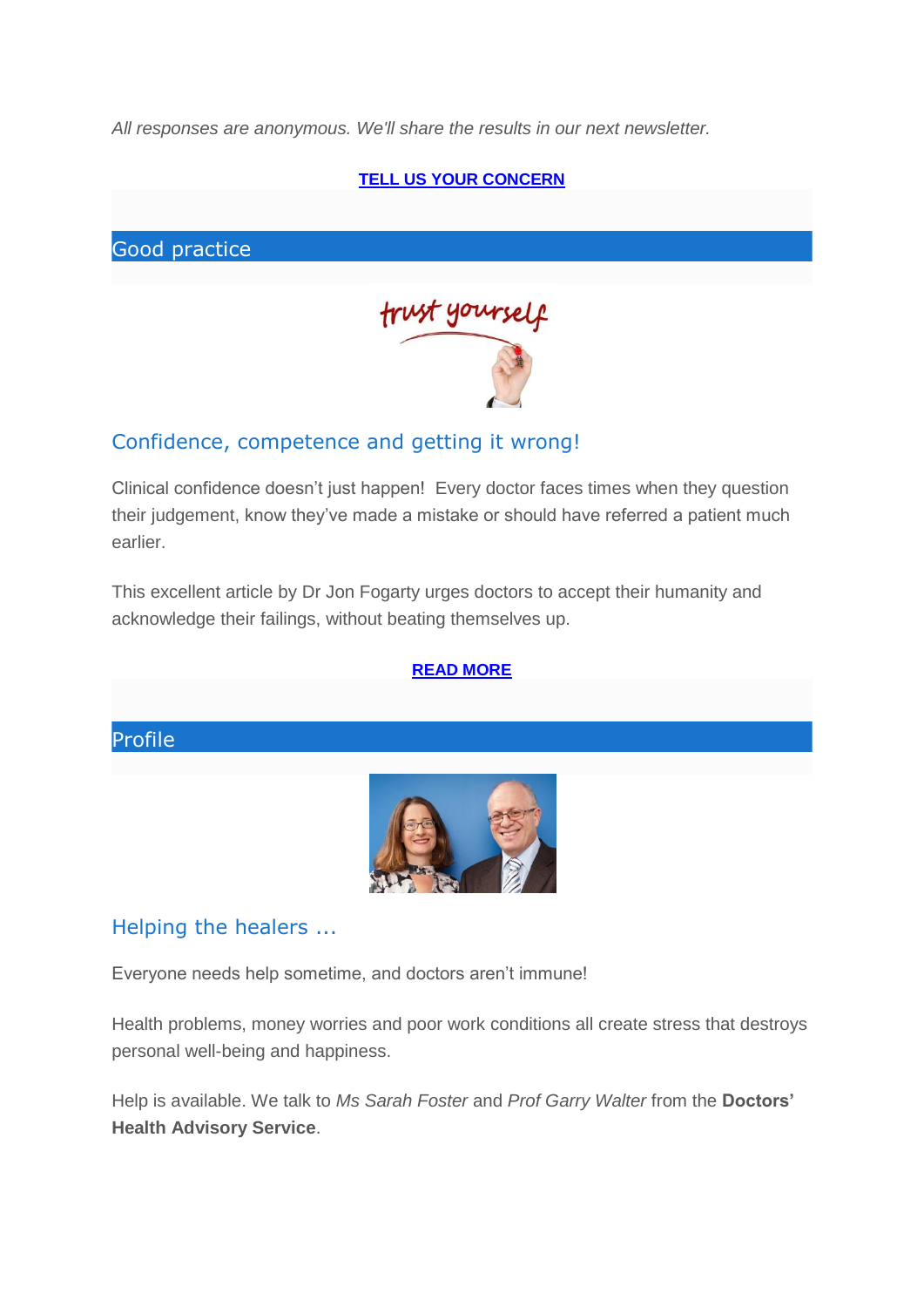#### **[READ MORE](http://medicalcouncilofnsw.createsend1.com/t/j-l-bitne-l-q/)**

## New & useful ...

- Working with pain now codeine's been upscheduled: [NPS MedicineWise Australia](http://medicalcouncilofnsw.createsend1.com/t/j-l-bitne-l-a/)
- Privacy breaches new laws: [Is your practice ready?](http://medicalcouncilofnsw.createsend1.com/t/j-l-bitne-l-f/)
- Report: [Mental health consumers and use of restraints and seclusion in medical](http://medicalcouncilofnsw.createsend1.com/t/j-l-bitne-l-z/)  [settings](http://medicalcouncilofnsw.createsend1.com/t/j-l-bitne-l-z/)
- Guidelines: [Medicinal cannabis](http://medicalcouncilofnsw.createsend1.com/t/j-l-bitne-l-v/)
- Online training: **[Improving clinical outcomes for people who use drugs](http://medicalcouncilofnsw.createsend1.com/t/j-l-bitne-l-e/)**

For your calendar



Public health prevention conference

 $\bullet$  2-4 May

Focus on preventing illness and disease! Venue: Sydney Boulevard Hotel, 90 William St, Sydney.

#### **[Register](http://medicalcouncilofnsw.createsend1.com/t/j-l-bitne-l-s/)**

#### Pain Management in practice

3-4 May

Expand your skills in managing patients' pain. Venue: Mecure Sydney, 818 George St, Sydney.

**[Register](http://medicalcouncilofnsw.createsend1.com/t/j-l-bitne-l-g/)**